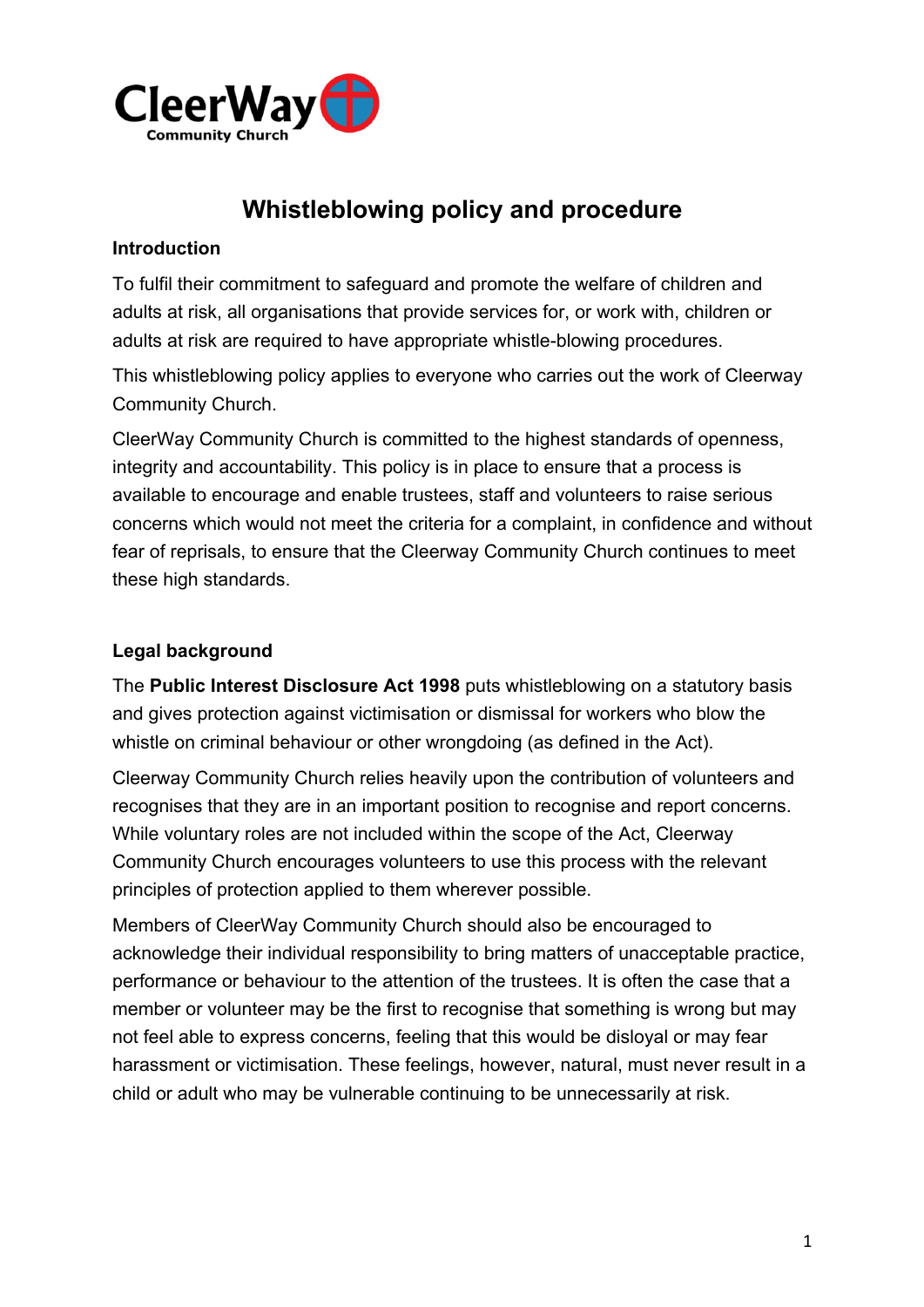

## **Aims and scope of policy**

The aim of this policy is to encourage individuals to raise concerns about any wrongdoing that they know about, or suspect is happening in the church and to reassure people that should they raise a concern, they will be able to do so without fear of reprisal.

The policy sets out the way in which concerns can be raised and how these concerns will be dealt with.

The Whistleblowing Policy is not intended to replace existing procedures:

• if an employee's concern relates to their own treatment as an employee, they should raise it under the existing grievance or harassment procedures

• if someone receiving support from Cleerway Community Church has a concern about services provided they should raise those concerns with Cleerway Community Church as a complaint.

## **Special note: Safeguarding**

The whistleblowing policy would not normally be used for raising safeguarding concerns. If the individual who has such a concern does not feel confident to report the matter to the designated safeguarding lead within CleerWay Community Church, they are encouraged to refer directly to Cornwall Council or Devon and Cornwall Police.

**Multi Agency Referral Unit (MARU) if you have a concern about a child on 0300 1231116 (or 01208 251300 for out of hours help)**

**Multi Agency Safeguarding Adults Unit on 03001234131 (or 01208 251300 for out of hours help)**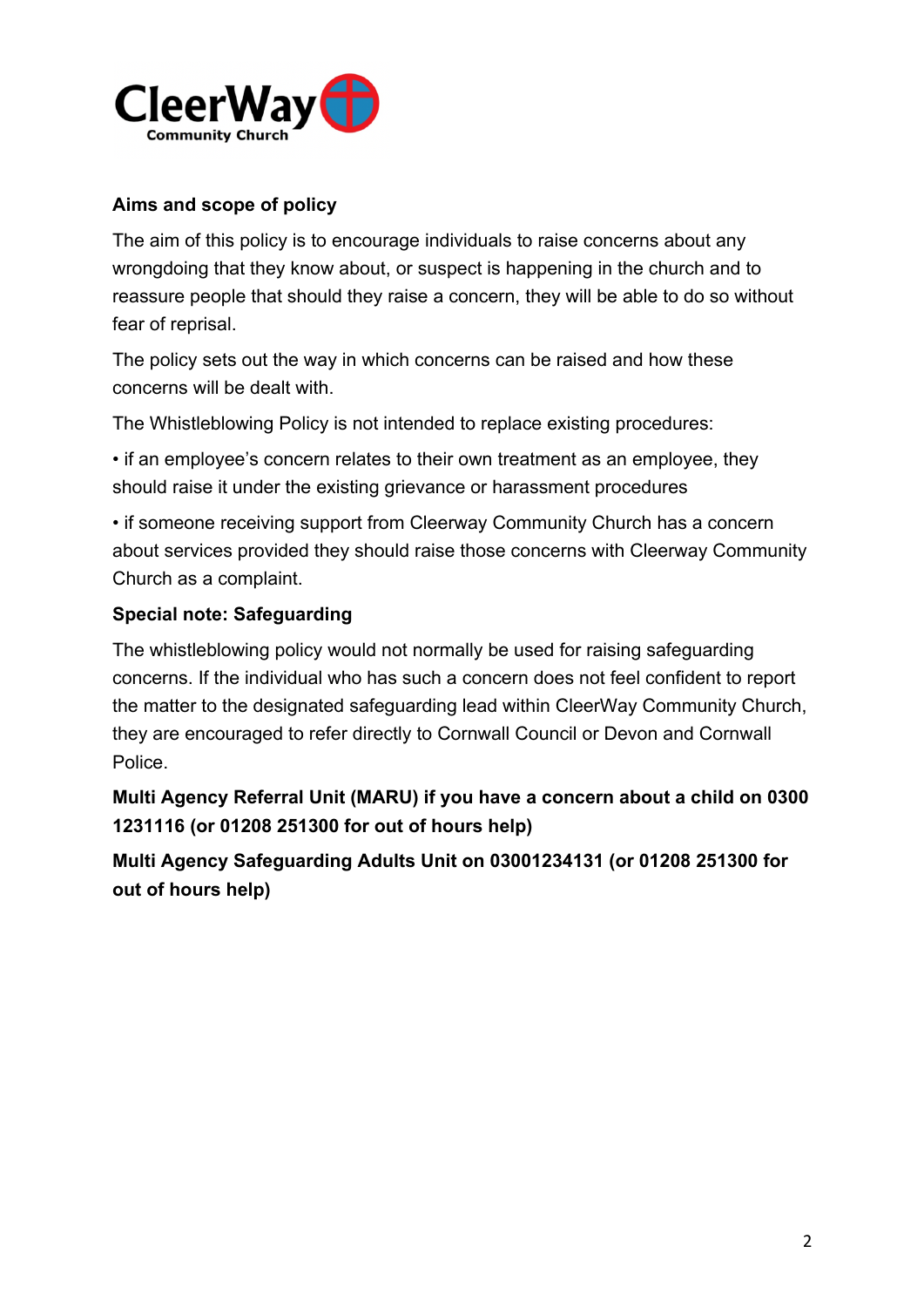

#### **What is whistleblowing?**

Whistleblowing is the reporting of a concern that something is happening within CleerWay Community Church that should not be, or not happening that should be, which may include wrongdoing, or relate to the way in which the organisation is run. Wrongdoing includes misconduct on all levels, from minor to serious acts.

Reasons for whistle-blowing include preventing the problem worsening or widening, protecting or reducing risks to others and/or preventing becoming implicated oneself. This may include:

- Breach of legal requirement e.g. health and safety obligations, employment law
- General malpractice such as immoral, illegal or unethical conduct
- Gross misconduct
- Breach of CleerWay Community Church policies
- A deliberate attempt to cover up information tending to show any of the above

The above list is a guide and is not intended to be exclusive or exhaustive and any matters raised will be considered seriously.

If you have any genuine concerns related to any of the above, you should report it under this policy.

If you have concerns and you are not sure whether it is appropriate to raise them under this policy, please talk to your line manager; the chair of trustees or the designated safeguarding lead.

#### **How to raise a concern**

CleerWay Community Church recognises the difficulties in raising a concern about the behaviour of a colleague. However, raising the concern at an early stage will enable action to be taken

• Concerns, suspicions or uneasiness about the work or behaviour of an individual should be voiced as soon as possible to the chair of trustees, the pastor or the designated safeguarding lead.

• Be specific about what is concerning, what has been heard or what has been observed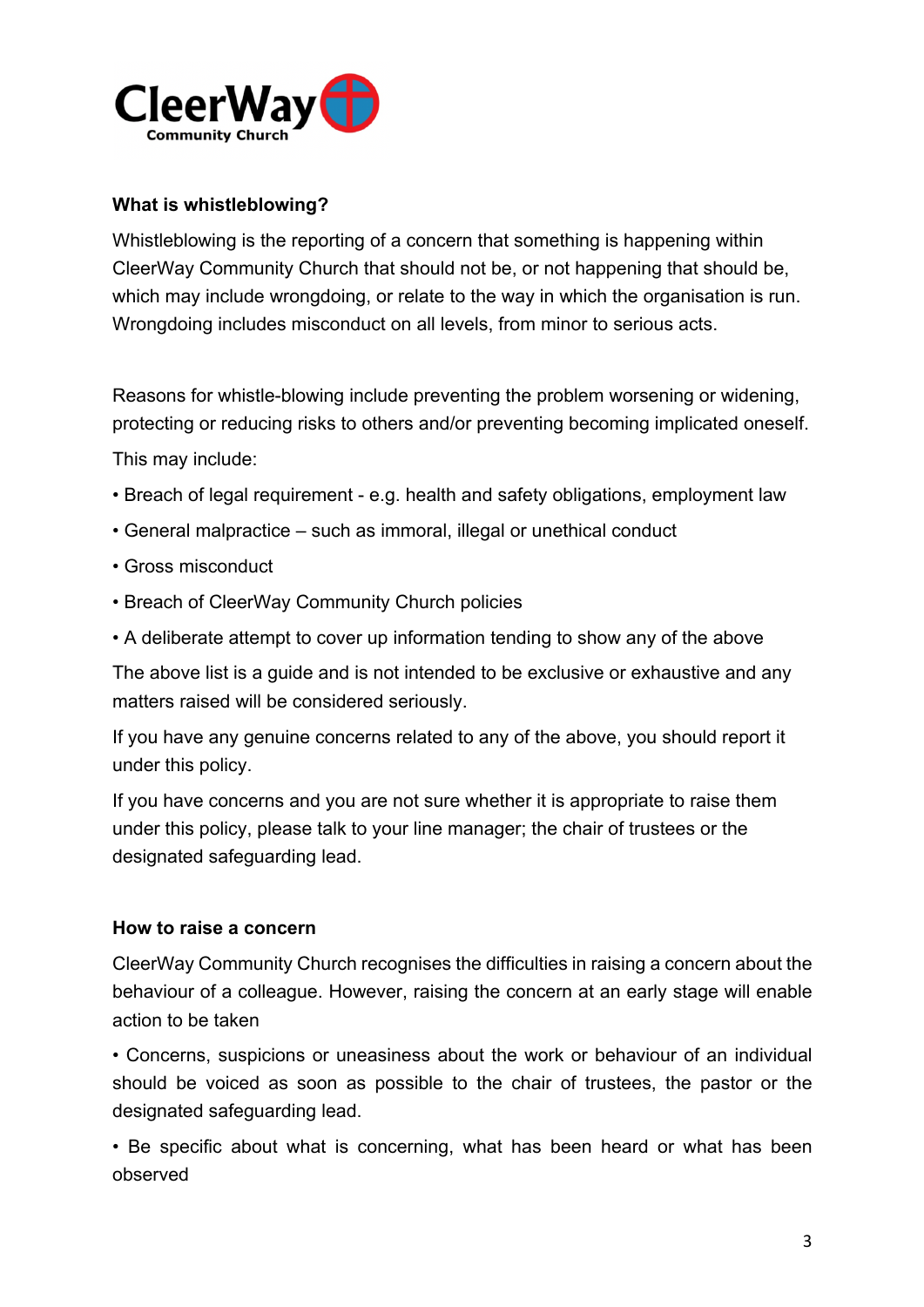

• Ideally put concerns in writing, outlining the background and history, and providing dates and times

• Provide as many facts as possible; do not rely on rumour or opinion

• You are encouraged to put your name to any disclosure; however, any concern

raised anonymously should be considered at the discretion of CleerWay Community Church, taking into account the seriousness of the issue raised, the credibility of the concern, and the likelihood of confirming the allegation from attributable sources.

You should make it clear that you are making your disclosure within the terms of the church's whistleblowing policy. This will ensure that the recipient of the disclosure realises this and takes the necessary action to investigate the disclosure and to protect the whistleblower's identity.

#### **Investigation process**

CleerWay Community Church's representative will seek to keep you informed of the investigation as appropriate. However, the need for confidentiality may prohibit from giving specific details of the investigation or action taken.

You should treat any information you are given about the investigation as confidential.

The individual designated to investigate will respond to concerns as quickly as possible. An initial enquiry may be carried out to decide whether a full investigation is appropriate and, if so, what form it should take.

Where appropriate, the matters raised may be:

- investigated by the trustees or through the disciplinary grievance process
- referred to the police
- referred to the external auditor
- referred and put through established safeguarding procedures
- subject of an independent inquiry.

Within ten working days of a concern being raised, the person investigating the concern will write to the individual:

• acknowledging that the concern has been received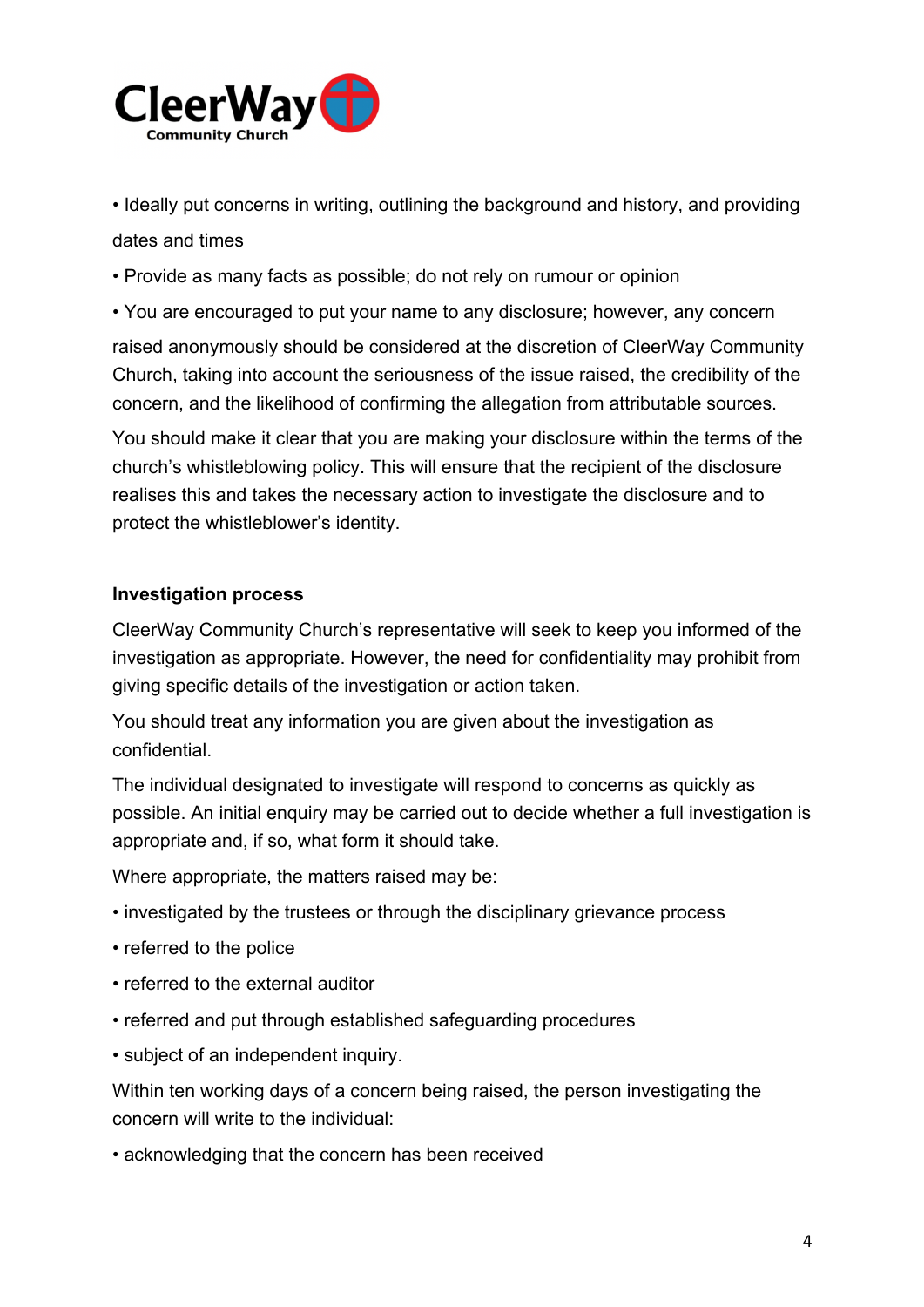

- indicating how CleerWay Community Church proposes to deal with the matter
- informing them of whether further investigations will take place and if not, why not.

## **Monitoring**

The application of this procedure will be monitored by the trustees. An annual record of matters raised, and the outcomes of investigations will be maintained in a form which does not endanger or compromise confidentiality.

### **Independent advice**

You can contact the independent whistleblowing charity Protect for free and receive independent and confidential advice. The charity runs a UK helpline on 020 3117 2520